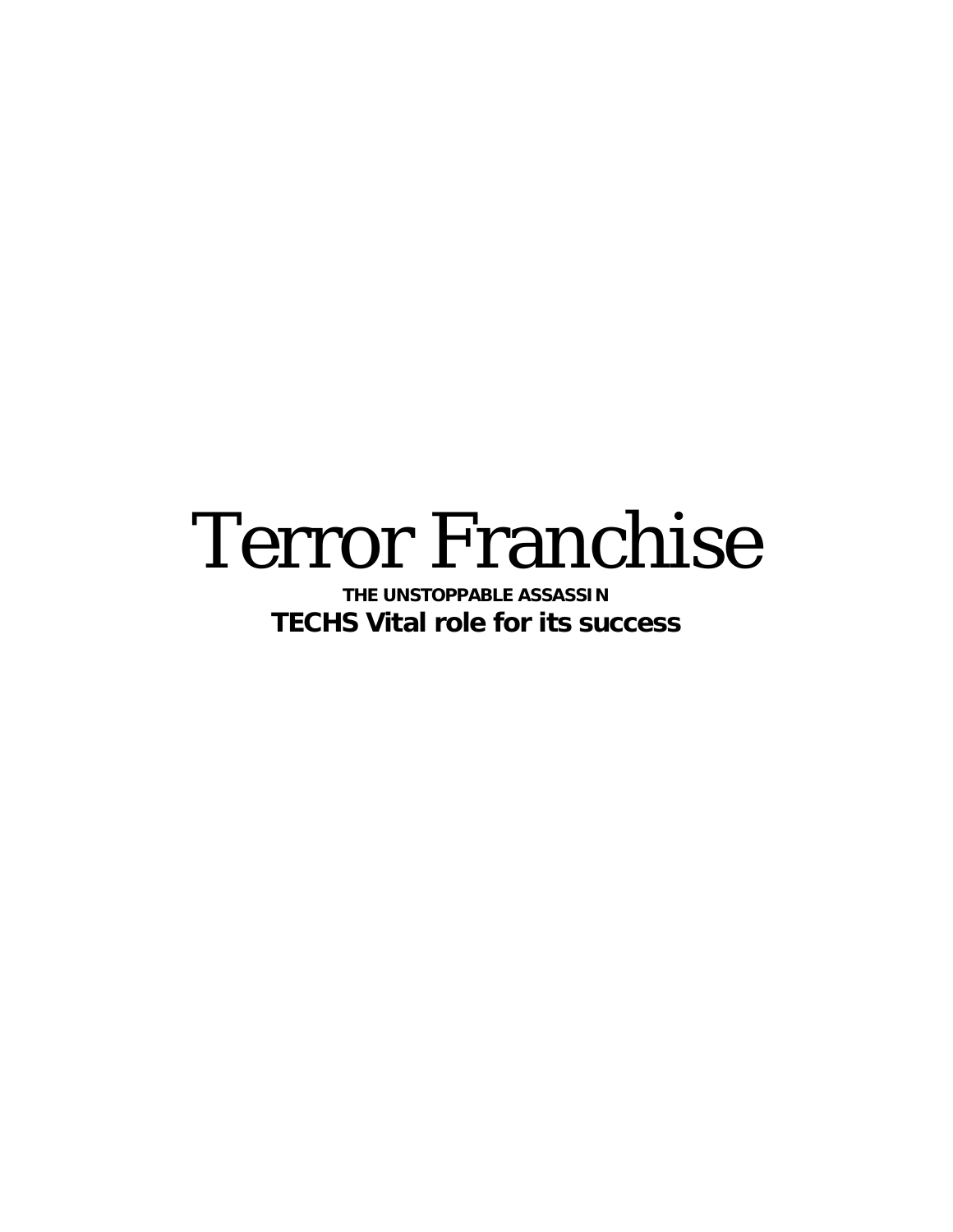بسم االله الرحمن الرحيم

In the Name of Allah the most Gracious, the Most Merciful, All Praise and thanks are due to Him alone, I thank Him and seek His help, assistance, forgiveness and guidance. And I seek His refuge from the evils of our selves and misdoings. Whoever Allah Guides there is no one that can misguide and whoever Allah misguides there is absolutely no one that can guide, and I bare witness that nothing is worthy of worship except Allah, and I bare witness that Muhammad (may the peace and blessing of Allah be upon Him) is the servant and messenger of Allah.

#### **O Muslims with scientific and technical Backgrounds:**

Engineers, Doctors, Biologists, Pharmacists, researchers, hobbyists, Handymen and women, experimenters, discoverers, The courageous, Experts in all fields, Amateurs, and all of you who care and **realize** that you are a part of **an Ummah**..

Here is how **YOU CAN** easily, safely and **anonymously** engrave your name in history by assisting us with the **KNOWLIDGE** and **KNOW-HOW** of how to counter Islam's enemies' technology-especially (Laser guided weapons), and how to be able to make **death,** in its **explosions** form- especially (the Oxidizer part of it) and **toxicants** in an easy, practical and improvised way anywhere on earth..

As I am about to write this letter, my heart beats hurry in excitement and I am looking forward to every word and letter, that I beg Allah to enable me to write in a manner in which he is pleased with and I ask Him the Lord of the heavens and earth to place **Baraka** (blessing) in what I write and that He the sustainer of life makes these words the reason for you-who read it- to **ACT NOW**, without any delay or procrastination…For it's **very late already**, but not too late, yet!! Because you are still alive and breathing…

 What makes me even more and more thankful to Allah and even more happy and thrilled is knowing that the actual writing of these words and the very effort of seeking to **communicate** with those with experience and technical skills, and the undertaking of **exchanging of technologies**, expertise and best practices within the Global Jihad Movement, and seeking to enhance and **adopt new technologies** through **Allied coordination, innovation** and **pursuit of extra knowledge**, **regardless of all difficult circumstances**- all of the mentioned are **the very BLESSED ACTIONS** that the Zio-Crusaders and their think-tanks **hope** the Mujahideen would **never be guided to**!!!

**Why**?!!1 Because they **know as they have confessed** that the mentioned above are (after the aid of Allah-of course) the **key sources** of success for the Mujahideen, through which they **improve** their overall **capabilities**, **increase** their **operational range globally** and become even more **LEATHAL**, **effective, adaptive, secured, successful, zealous and victorious**…Al-hamdu-lillah.

They hope with all their sinful hearts that the Mujahideen would be just overwhelmed under their loosing-trillion dollar crusade, just waiting inactive to be killed. They yearn so badly that if only the Mujahideen (individuals and Groups) would be tangled in **energy draining, achievement crippling, and delaying shackles** of unawareness, fear, individualism, egoism, distrust, **routine**, impoliteness, and other traps that their commander **Satan** throws in the path of those who **struggle against him and his plans**.

<sup>&</sup>lt;sup>1</sup> Studies by the -US Homeland security backed research cooperation **-RAND** titled: Sharing the Dragon's teeth, Terrorist Groups and the Exchange of New Technologies. A must read for Mujahideen!!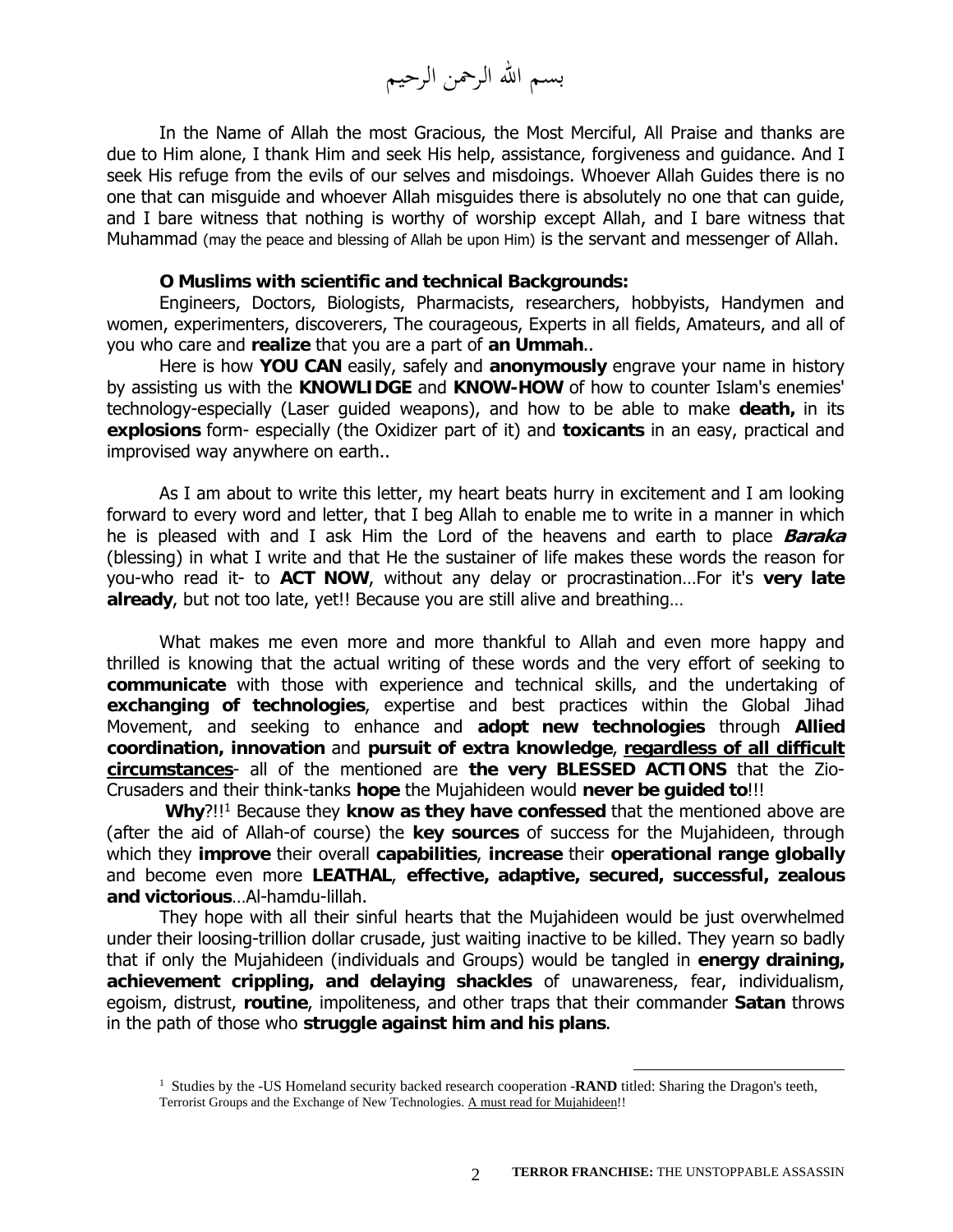I wouldn't be exaggerating, if I declare that what I am about to write maybe is the **most importan**t thing I have written **in my life**, and that it is the most important thing the reader may come across in a very long time…Why? Because Allah willing it's the key to entering Al-Firdaws Al ala, It is the door to be written in history's few lines of the loyal, honorable, pious, and those who desire a life and memory **beyond** that of speaking mammals….!!!

 It is the key and vital requirement to **stopping** evil, greed, genocide, corruption, immorality, slaughter, inhumanity, robbery, bondage and **suffering on a global scale**. Moreover, as you'll soon see, what I am about to reveal to you is the way (By the permission of Allah) to goodness, piety, justice, sovereignty, freedom, safety, and honor for **all of the inhabitants of this globe**.

It's frankly what you -**technical people- CAN DO** to take the **bigger share** of this Jihad and holy struggle against America, Israel and its friends' Ziocrusade, against Muslims and all that stands for morality, justice, and honor. It is **very simple** for you to do, if you **decide not to deprive yourself** the blessing of pleasing Allah and being saved from the torments of this life and the last.

Yes **YOU**, **CAN**- Allah willing-change history right there from your home town, under the cool air of your air conditioner, safe and sound away from any danger or fear.. I am not joking!! Not only that, but even though I am writing to you right from the battle field under the explosions of bombings and continuous humming of Predator UAV''s, B52s, jet fighters, Apache helicopters and the rest!!!…..You-O technical man or woman- **CAN SHARE** and have the **same reward** if not more from Allah **If you help us fight this Battle** which effects your present and future and the very existence of every living being on Earth…

**Knowledge is power**: These pig eating invaders and their loyal dogs are too **scared of death** to fight us face to face. By Allah, let it be clear brothers and sisters that the Greedy, blood thirsty enemies of Allah have not succeeded in killing Muslims and inflicting calamity on the Muslim Ummah, and steeling their lands and resources because of their might and power and sophisticated technology as much as it is the result of **YOU technical people** of the Muslim Ummah abandoning us – your Mujahideen brothers- in the battle filed, fighting, and facing fear and death to protect your security, honor, chastity, children, family, wealth, and life!!

The main reason they **continue to kill us** is because nor do we have the knowledge and resources to counter the technology they are using against us, nor are we-in the battle filed-in a position to research and seek the **know-how** needed to counter the enemies tactics, nor are you assisting us with the **answers to do that**!!! **YOU** have a big chance **NOW** to **STOP** the savageness and arrogance of America and its allies…Yes you! And I am going to tell you how…so straight forward… so easy….so safe…so much rewarding in both worlds…

I am going -Allah willing- to give you **THE CREAM** of our thirty year global fight with the enemies of Islam…Be it the west itself or its western grown agents, and how you **technical people** out there can **play the most important role** in the close-to-end stage of this battle between the **Party of Satan** and the **Party of Allah** the Almighty. **Important introduction:** 

#### **Today's War:**

After Allah the Almighty destroyed the communist empire on the hands of minimally equipped Muslims' youth who **sold their souls for His pleasure**. **The whole WORLD now has become A BATTLE FIELED, America and its Nato allies get their money,**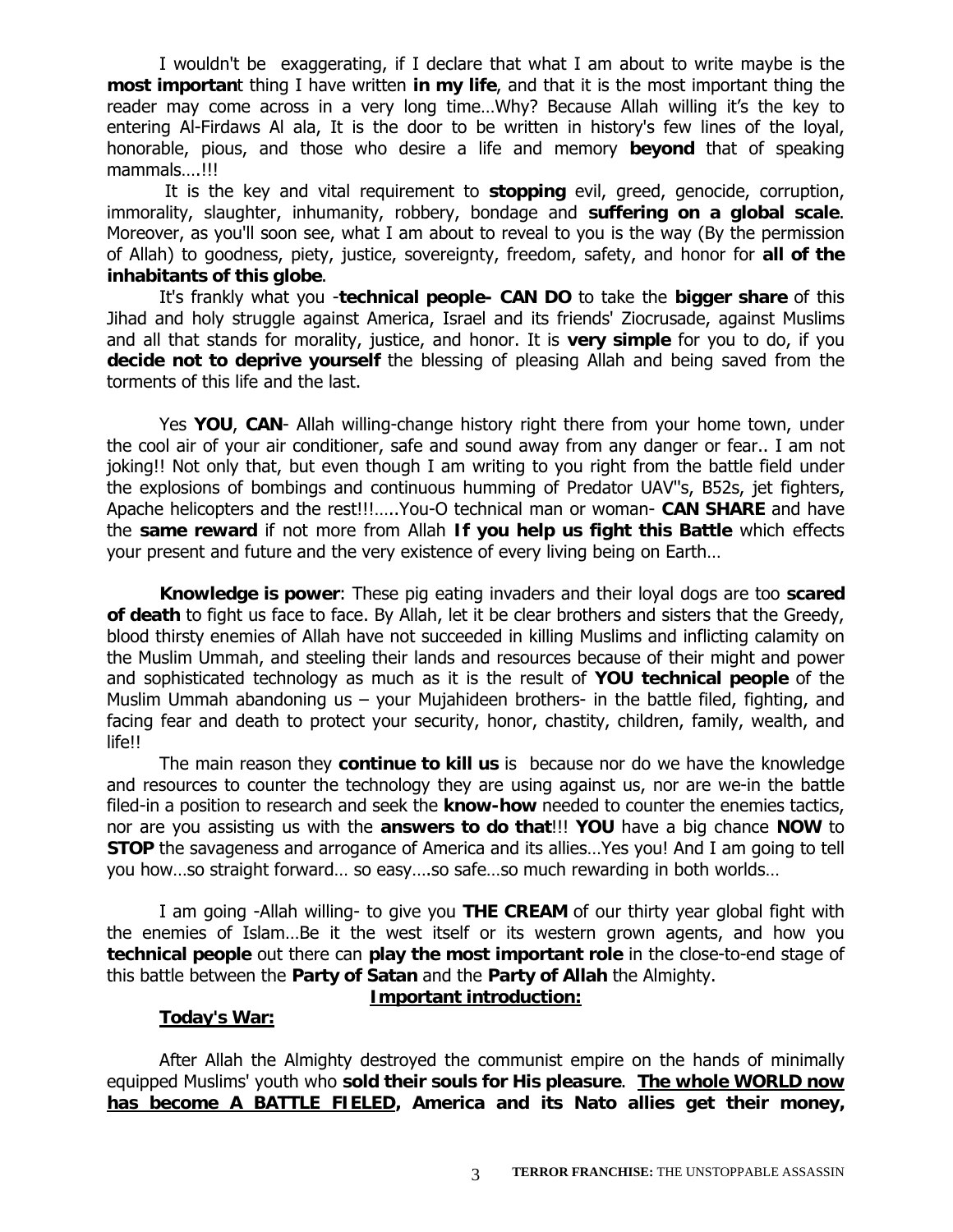**authority and soldiers from their VOTERS…those drunkard selfish** serial tagged **infra-human** Americans, and Europeans who consume the- well advertised and marketedfilth of their Zionist capitalist masters producing the money and manpower which their masters utilize to seek to destroy Israel's enemies and to rob the people of the globe of their minds, honor, land, resources, chastity, minerals, oil, and lives!!!

It is the **VOTERS,** who choose their leaders who deploy their armies against Muslims, and pay billions of (their produced tax money) to Israel to massacre our brothers and sister. It is the voters who vote on laws against the purity and chastity of **Hijab** and **Minarets**..While they are the ones who vote in favor of human alien satanic practices such as homosexual marriages and infant butchery in the wombs of their selfish heartless prostitute mothers. The voters are the ones, who demanded America's **pullout from Vietnam**, and they are the ones who **pulled out their Spanish troops from Afghanistan** and they are the ones who **turned the evil Tony Blair into a lame duck** and ended his ten year carrier of arrogance and American subordination with disgrace!!

**The American and European citizens** are **the switch** to **shut down** this heartless damned Zio-crusade machine of Evil and greed…!!!

**Allah guided the leaders of the Mujahideen**, to this **marvelous effective secret**…And they refused-**as the west had wished**- to exhaust their selves and limited resources in side battles with the poodles of America and Israel be it the apostate regimes or the idol worshippers or the many other Jews shoe lickers…They refused to be fooled into tackling the servants, while the **commander in chief and protector of infidelity, Zionism and evil, (America)** stays intact and safe freely keeping on generating and nourishing more and more of its loyal agents…whom it has given the duty of protecting the **cursed Jews**, by taking upon themselves the continuous humiliation, disgrace, brainwashing, tormenting and starving of the Muslim youth and Ummah, So that the **living hells** (the Muslim majority countries) which they control can be the examples against which the western **so called democratic heavens** can be compared to.

As Allah the Almighty guided Muslims who lived in the west to the path of Jihad, He the Glorified opened the chests of the Honorable Mujahideen such as Ramzi Yousuf, Aymal Qansi and the leaders of Jihad- commencing with Al-Qaeda's leaders sheikh Osama and Doctor Ayman Al-zawahiri to the efficient idea of **shutting down the source of energy** from which the ziocrusade invaders keep on refueling with money, soldiers, and support….The Mujahideen started thinking **beyond hitting America's many tails** and Decided that this coward **swine** –hiding **in B52 bombers and behind the controls of remotely operated, spy planes**- is only killed by blows **directly to the head.. That is America's homeland, its interests and its institutions and economical building blocks ALL OVER THE GLOBE**.

The Mujahideen answered Allah's call **to terrify His enemies and theirs**, and with Allah's help and assistance **began the effort of producing death and fear** in the drunkard sinful hearts of **American Voters**, so it may be a shocking awakener for their brains drugged by Alcohol and sexually driven media, to wake up and smell not the coffee **but the blood**…**OUR BLOOD**…but from now on… **mixed with THEIRS**..!! As Sheikh Osama declared: As you **kill us** you will be **killed**, and as you **bomb us** you will **be bombed**!!!!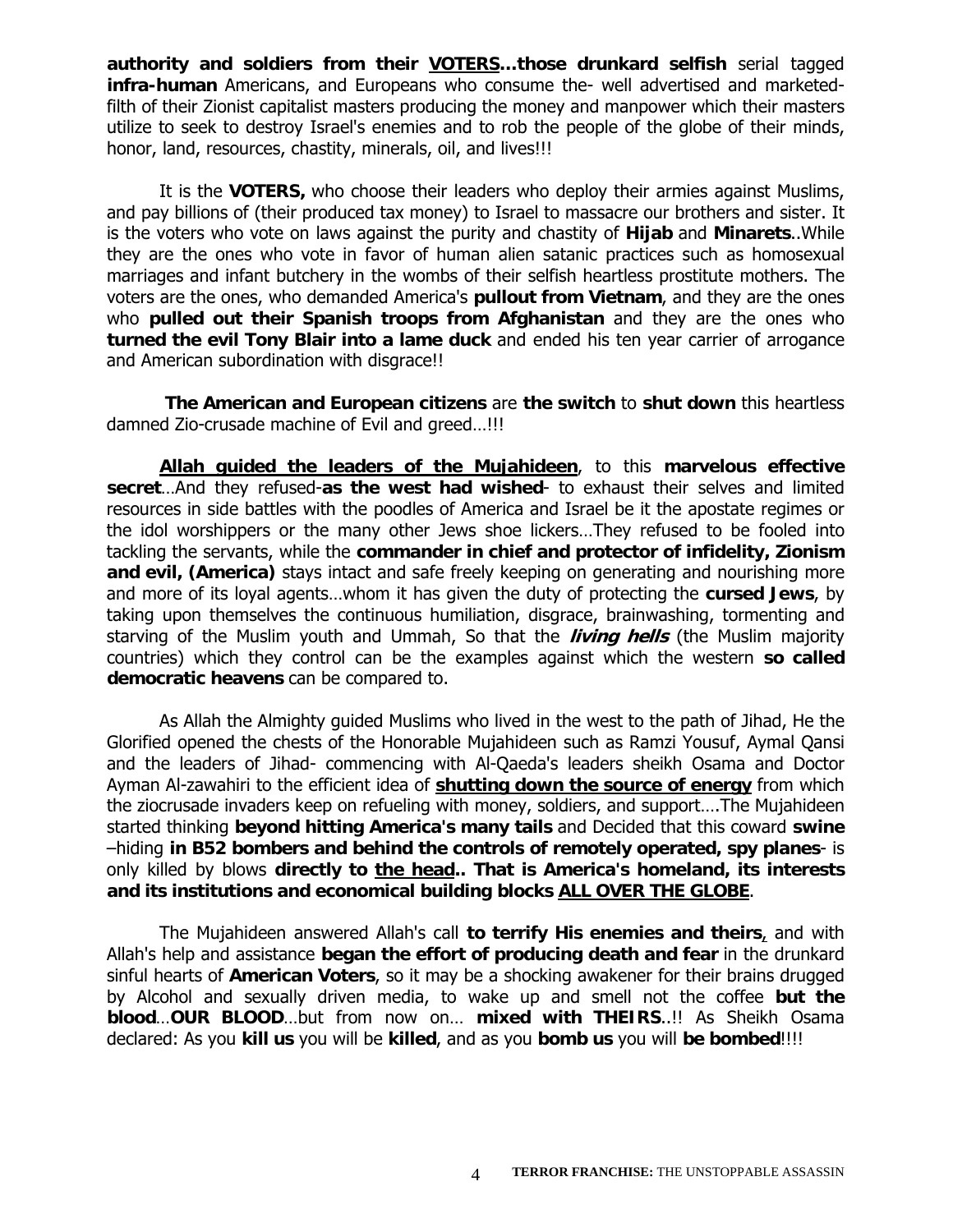## **Mujahideens' Message:**

**The message is clear and not vague**..**Americans** and their blind allies must clearly understand, memorize, and develop an un-doubtful conviction that they must **fear the actions** of their governments against **Islam** and **the Muslim** world as they **fear DEATH** it self!!! The same as every American relates cancer tumors, heart attacks and AIDS with loss of limbs, end of life, coffins, graves and the inevitable payback in the pits of Hell, Every **American** should see and feel **REAL DEATH** with **every penny paid** from the taxpayers' money to **Israel.** The **Americans** and their NATO allies' citizens should **perceive FATALITY**  with **every missile** fired on our brothers and sister in **Gaza**, they should envision **MOTRTALITY** with every step their evil soldiers take towards our lands. The Americans and their European allies need to imagine, visualize, and comprehend **DEATH, amputation, blood, pain, depression, bankruptcy, misery and TOTAL DESTRUCTION** with every drop of ink or (bit) used to ridicule Prophet Muhammad (may the peace and blessing of Allah be upon Him) or Qura'n or any symbol of Islam. They should wait for the same with every second our sister Afia Siddiqi or our blind sheikh Omar AbadRrahman spends in American jails.

## **Global Mujahideens' Mission:**

**The mission of the Global Mujahideen of today** is to **KILL** a few tens, or hundreds or thousands of the infidel citizens of America and its western ally countries in their **HOMELANDS** and **wherever they are sited** on any spot on the planet until they **FEAR** participating in or supporting any actions against Islam and the Muslims as they **FEAR DEATH ITSELF!!! The VOTERS** in America and its ally countries should know that their lives and the lives of their loved ones are going to be the price paid for the evil actions of those who they **VOTE FOR** (against us and our loved ones)!!.

Moreover, the mission of the Global Mujahideen is to **destroy the American economy** by targeting American economical targets **globally**.

## They must **KNOW** that if they choose to **LIVE** for **ISRAEL**, then for it **THEY SHALL DIE!!**

## **Global Mujahideens' Executed Missions:**

In accordance with this creed and successful strategy the Mujahideen carried out many painful operations against the previously mentioned lawful targets, such as the first world trade center bombings in New York and the American embassy bombings in Kenya and Nairobi and the bombing of the American warship USS Cole in Yemen and the historic catastrophic blessed operations of September eleven which destroyed the world trade centers and a large part of the Pentagon when nineteen young men used four passenger planes and by the help of Allah transferred them into human guided missiles. After that, and even when the Muslim Ummah was tested with the destruction of the Islamic Emirate of Afghanistan on the Hands of America and its NATO allies supported by the essential role of the apostate government of Pakistan lead by the western agent Musharraf and then the bandit Zardari, and regardless of all of the horrific difficulties endured by the Mujahideen, they **continued** (All praises due to **Allah**) **steadfastly** with their **life's mission** and proven plan.

 By the grace of Allah, **the honorable Global Mujahideen** struck the **Spanish railways** with multiple deadly explosions at rush hour which by the grace of Allah lead to the Spaniards getting the message. They had enough intelligence-opposite to the stupid arrogant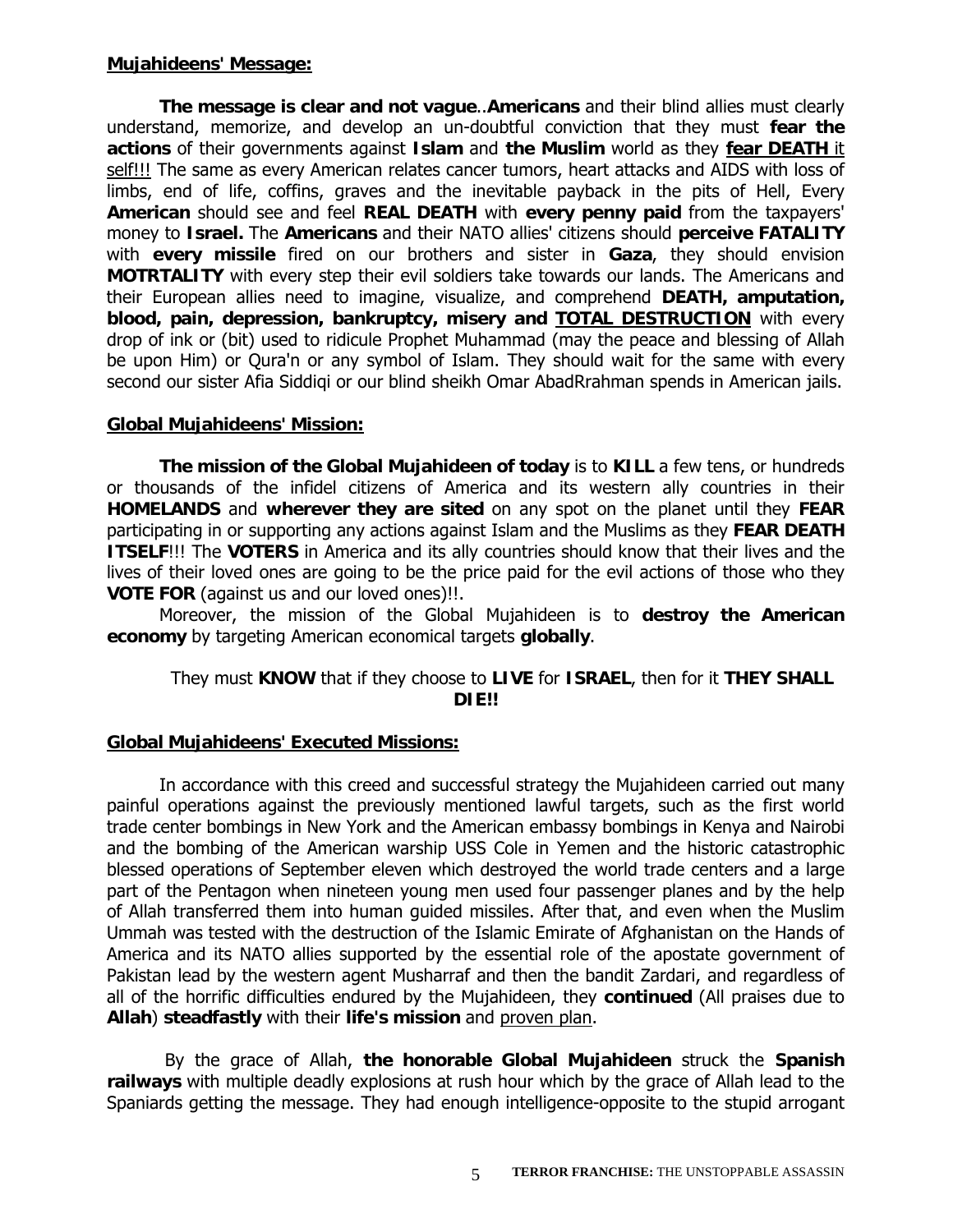Americans and Brits- to immediately sack their American subordinate government and pull their troops from the battle field. Then, similar deadly martyrdom operations against **the London subways** were executed, which trashed the haughty Tony Blair and started (By the grace of the Almighty) a chain of tribulations and disgraceful revelations in the British governing parties.

 However, seemingly the British were too arrogant and stupid to have had learned quickly enough and are asking-like the Americans, Germans, and French for **extra lessons**!! Following the London bombing and before it, there were several blessed operation against American and European targets in Indonesia, Pakistan, Egypt, India and elsewhere<sup>2</sup>, such as the brave bombing of a bus carrying **French nationals**, the **Marriott hotel** massive bombing, the bombing of the Denmark embassy in Islamabad, the massive Bali bombings, and lately the heroic Fidai operations **in Bombay**-India's economical capital- in which several western targets were struck in which many Americans and other westerners were killed. Following that, was the beautiful huge bombing-also in India- of the western **German bakery** mainly visited by Jews and western nationals in general…And not to forget of course the latest detrimental martyrdom operation in Khost on several CIA senior officers in a military base in Afghanistan.

America and its allies knew that the **SPREAD** of this (**SUCCESSFUL STRATEGY**) adopted by the Global Jihad Movement leads un-doubtfully to the **rapid demise** of its satanic evil gang comprised of America, its allies and its institutions (named the **international community**)…. This meant that they won't be able anymore to **suck the blood** of their long tamed victims to satisfy their never-ending greed for wealth and power!! This meant that they would be deprived of the money, land, man power and military might they (the party of Satan) have throughout history sought to seize lands and install their **Satan approved man made laws**.

On these lands and living under these laws, Allah's creations are transformed into **obedient consumers**-in a huge farm-like crowd called- the Market economy. The inhabitants of these human farms are deceived into **PAYING FOR** heart killing, moral demolishing, faith disfiguring, in humane evil obscene products…under the attractive banners of freedom, human rights and equality. Moreover, in these **cursed gatherings**, man marring man and woman marring woman are signs of modernity, advancement, and success.

Just a perfect plan (as they had hoped) to distract humans from their **PLOT** and ultimately fulfill the promise of **their original commander SATAN** to **drag** the sons and daughters of Adam with them **into Hell**!!

America and its foolish followers or allies came with all their might and CIA agents and propaganda to the land of Khurasan thinking that they would be able to siege and quarantine this **Ideology** and **Methodology** which **threatens their unquestioned control of this globe**. The battle began on two fronts, the traditional on land combat-which the Mujahideen are familiar with- The other new front was the proven-lethal **selective covert war** against the Mujahideen, their leaders, their technical personal and supporters among both the Islamic emirate and Pakistani Taliban commanders and Pakhtoon tribes.

 <sup>2</sup> For extra information on Global Mujahideen executed missions: *see MIPT Terrorism Knowledge Base*, and the previously mentioned rand study.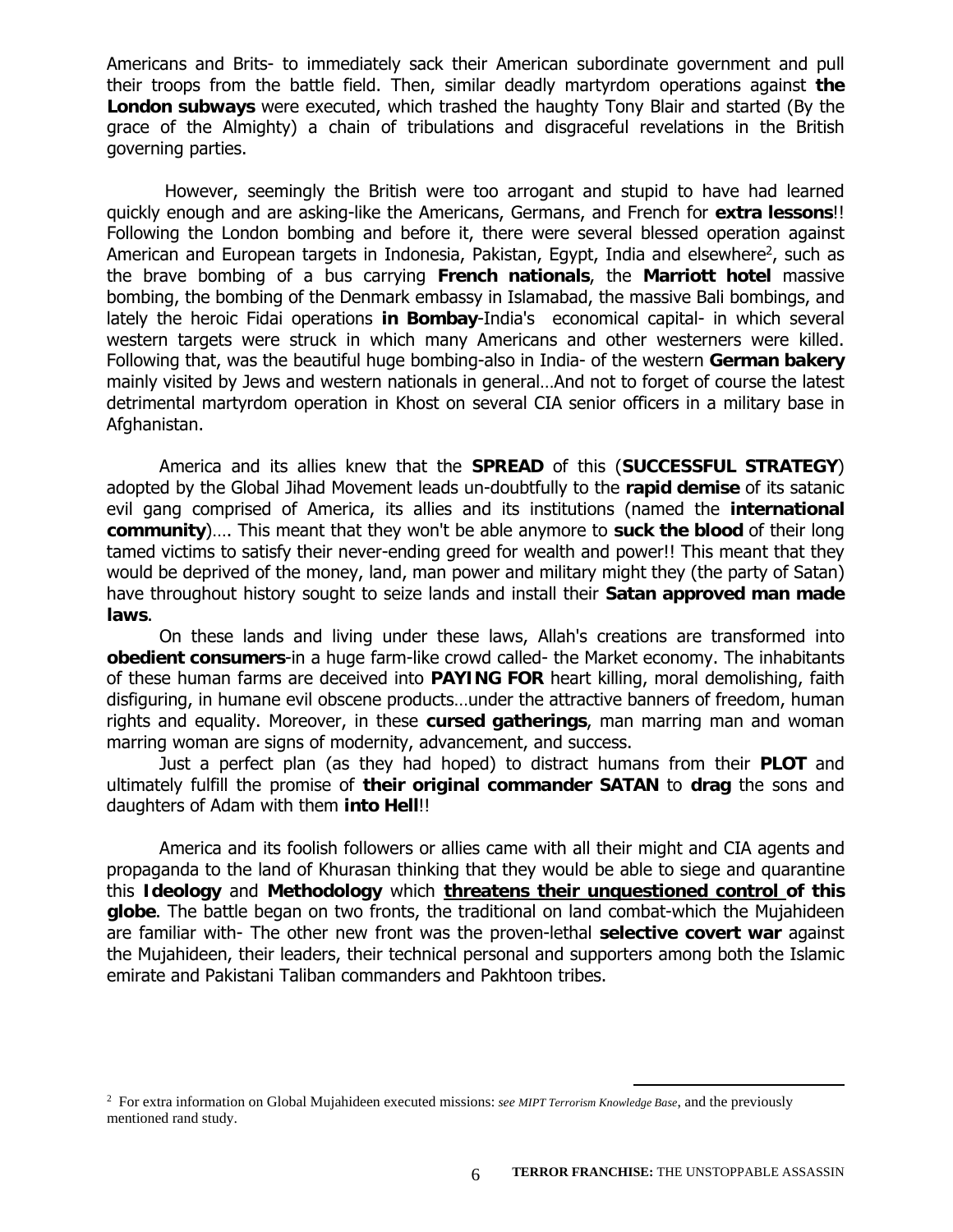## **The battle on Land:**

As for the front of land combat, the Americans, NATO, ISAF, UN, and their dollarpurchased supporting mercenaries among the (Shia' Hazara majority North Alliance) and apostate local Afghanis were continuously (by the help of Allah) cut to peaces by the deadly explosions of countless non stopping **Istishadi (Martyrdom- operations)** against their fortified high wall Camps, their vehicles -which the cowards rarely stepped out of any wayand their rare foot patrols.

The other **WEAPON** that filled most of their corpses' bags and just ripped their yellow sinful hearts is what they call **IED's**…Improvised explosive devises –mainly made of different ordnances' shells or basic **two substance (Oxidizer+Reducer)-mixtures** armed with shrapnel sometimes which ripped through their so-called armored vehicles and bodies, which ended up in Afghanistan dogs' tummies just as Dr Ayman Al zawahiri (may Allah protect him and all the Mujahideen) had warned them before. These [**ACd's**) **(Anti Crusader) devices** were in this case either detonated with (Improvised-simply built Pressure switches, and booby traps) or remotely detonated either via radio controlled switches (RC) or using the more common and easier to make **FLASH** attached to several hundred meters of doubled enamel wire. The **FLASH** is basically a simple (Mujahideen improvised Circuit-built totally from easily available China components). The circuit produces high voltages (up to 250-700 volts) utilizing four AA batteries connected in series. The high voltage enables the current to pass through the wire to the detonator overcoming the resistance of the long wire. Among the Mujahideens' Main tactics in Afghanistan also, were ambushes, Fidai operations, target killings, poisoning, artillery operations and others.

The result by the help of Allah was that the crusade collation came to realize-from the ground troops up to higher ranking officers that, if they wouldn't run way fast enough they would un-doubtfully **all die**. As a result, Obama downgraded his declared ambitions or to be exact his (Zio-Christian Lobbyist masters') day dreams from eliminating Taliban and transforming Afghanistan to a (*Democratic Country*!!) to what they would like to imagine as achievable goals: stated as eliminating Al-Qaeda, and depriving it and their Allies of safe heavens from which they can plan operations against the west and its allies such as China, and India.

## **ISI-CIA Deadly Covert War**:

Having said that, **there was a battle hidden behind the scenes**!! There but not there!! In a nut shell Pakistan's ISI sold or surrendered to America its 60 year old (already prepared) infrastructure of senior agents, Informers, recruiters, bases, Political parties, airports, logistics, and all that the Americans demanded from them. ISI dogs gathered the somewhat freely available Info from their countless –money worshipping tribal agents, or from the many captured-among the Mujahideen and civilians, in check posts, sudden ambushes, and sudden raids on houses during the preparation stage through 2003-2006. Their American Masters would choose the targets, and then give out the **IR transmitting Designators and invisible ink markers** to the many **spy contractors** who then try to get the job of placing the designator on the selected target done with the least spent (on the many **disposable agents**) leaving most of the money for themselves and their coordinators among the Government, Army, and ISI officials. After the designator is placed on the targeted compound or vehicles (mostly when **left unguarded** in market places) the only thing left is for the UAV to **track the IR signal or invisible ink** flashing from the target or near to it, shoot a (near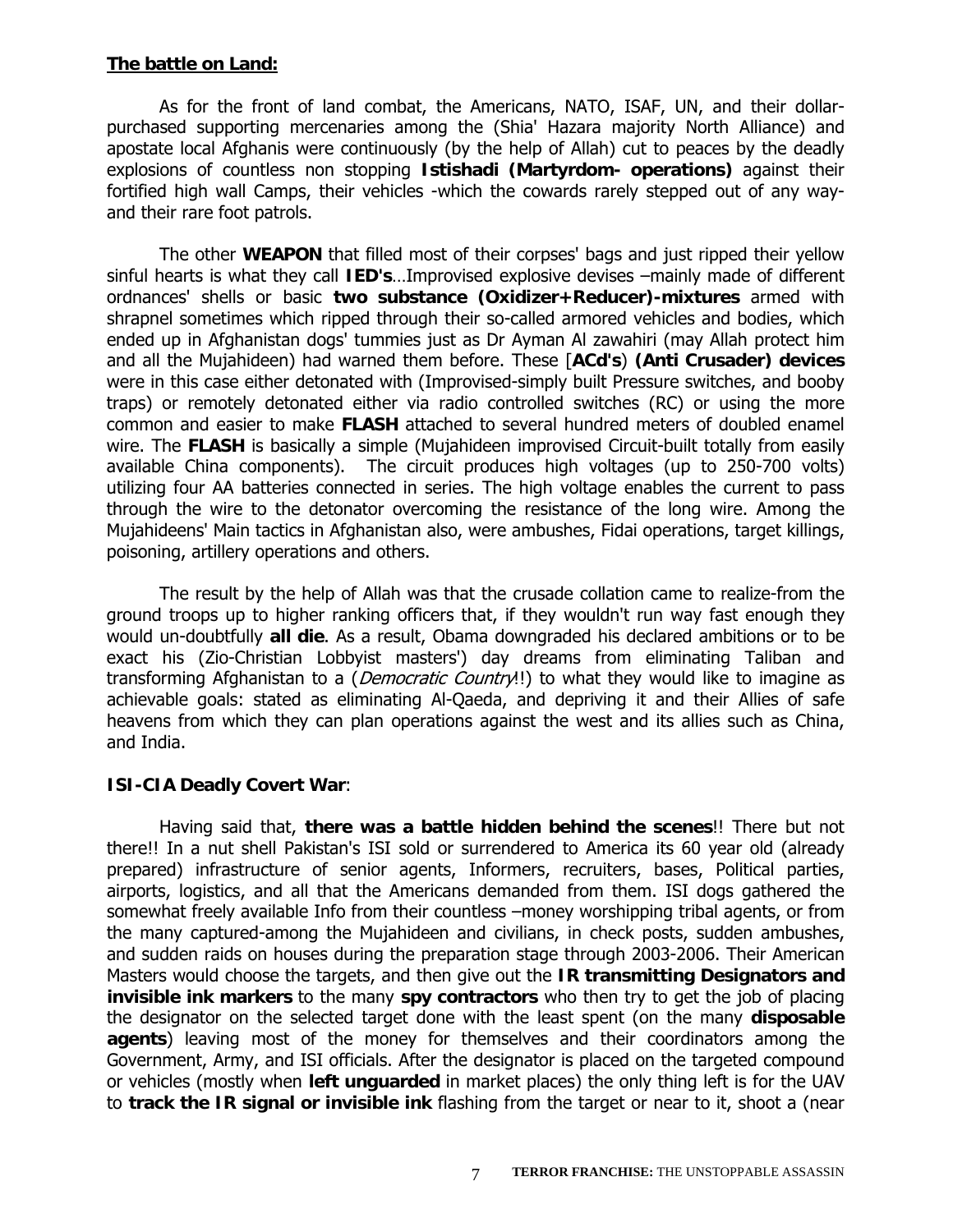to IR laser beam) on the target then fire laser guided missiles towards the reflected laser energy. This is what happened with most of the Mujahideen killed in khurasan.!!!

## **Taking advantage of repeated mistakes:**

Apparently, The Mujahideen in the targeted khurasan region-surrounded by different enemies from all directions did not –may be- have the chance to adapt to ground realities as quickly as the enemy changed its tactics to an unusual one with the arrival of Robert gates as America's defense minister to a selective **long-breath covert war**. Selective laser guided bombings of specific **individuals one at a time** or selective **groups one at a time**, later bundled and broadened with time, and spaced by some intervals, and now and then exchanged with different warship bombings-sometimes even on useless targets and mass ground operations which displaced millions of civilians, all of the mentioned and a mixture of other mind and heart stressing aspects-not to mention-the painful fact that the Mujahideen and the tribal inhabitants were just looked at from the rest of Muslim Ummah (including those with **technical knowledge**). All that, compounded with the severe lack of financial resources, and maybe at sometimes the **not so efficient** (**learn and adapt**) attitude added to somewhat improvable organizational skills related mainly to coordination, enemy tactics assessment, communication, inter-exchange of knowledge and technology and decision making. Add to that, as a senior Mujahideen strategist states: The Mujahideen getting too caught up with the **offensive aspect** of the battle and not giving the **crucial defensive** aspect of it the absolutely **vital attention it requires**, as a result overlooking a major **building block of success** in **gorilla warfare**! All of the mentioned and many maybe uncontrollable or controllable variables (Allah knows best) may have weighed towards the Mujahideens' **weak and slow counter strategy against the technology** deployed by the Americans against them.

To summarize, the great-history making, honorable Jihad in Khurasan with all its countless blessings and rewards (Allah willing) for those honored to be part of it and the whole Ummah and world, wasn't different from any human endeavor- and has had a lot of room for improvement, advancement, adaptation, and innovation, but there has been and continues to be an **ENEMY** guided by some of the neighbors of the Mujahideen waiting **patiently** for the chances in (recurring) **faults and mistakes** to **betray** and **kill**!!

## **Allah's enemy's waste of life, wealth and effort:**

Having mentioned, that the American Zio-crusade collation -totally facilitated by the **ISI's** already established infrastructure-**took advantage** of the weak points of the Mujahideen and was able (after Allah's permission) to kill some of them, this of course, still does not change the fact that the party of Satan are **loosing on an enormous scale on all fronts**, and **still did not and will not** (by the Help of Allah) achieve their goal of attaining security for the citizens of America and its ally countries unless –as Sheikh Osama told themwe live it in reality in Palestine and the world over. As for those killed, American missiles have been the means for them to gain **Shahada** (martyrdom) (so we consider them and to Allah is their **reckoning**) which is the ultimate dream of every Mujahid, by which (Allah willing) the winners guarantee success and security and the highest ranks and infinite joy in **Jannatul Firdaws** which Allah has prepared specially for those who sell themselves for His pleasure. As for **Israel's battalion**, they As Allah the Almighty have said in Quran, spent trillions of their money and what they have spent became a source of sorrow for them and after that they **shall be defeated**.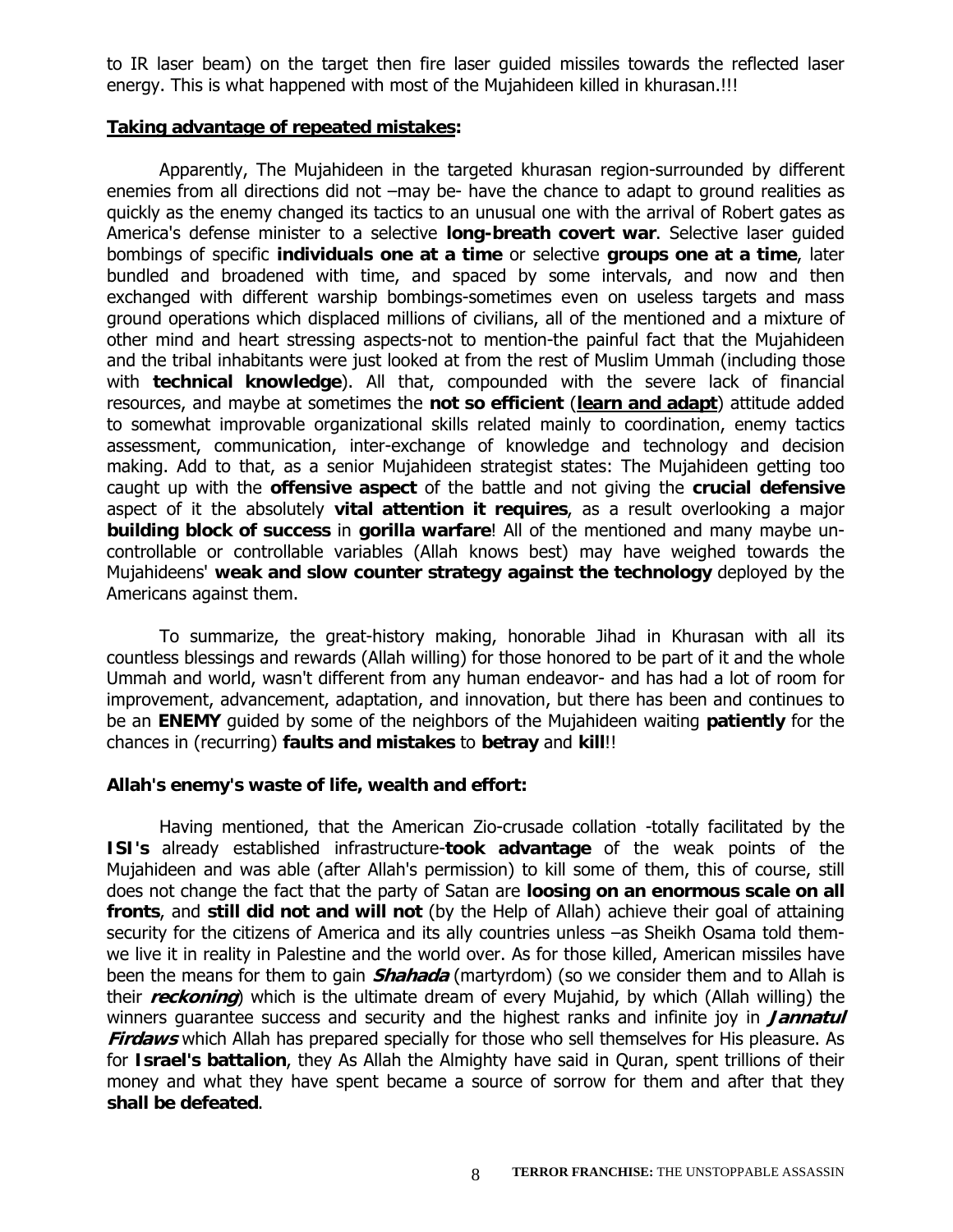**Allah**- their creator and the Lord of the universe who defeated Firown, and the destroyer of the people of A' ad, Thamood and the many disbelieving nations before and after them **will definitely** punish, humiliate, disgrace and destroy the American gang, however, as He the Almighty has declared- He will **grant a group of His loving slaves** (who **pass the tests,** do the required work and become **eligible**) the honor and pleasure of **being the means** for this **GREATEST ACHIEVEMENT**. I Pray to Allah and beg His bounty and mercy to grant me and **YOU** who are reading these words the honor to be among the fortunate who **rid** this world of evil and lead Allah's creation from the darkness, sorrow and anxiety of disbelief to the **light** and **gladness** of **Islam**.

#### **TERROR FRANCHISE: The UNSTOPPABLE ASSASSIN!!.**

America and its foolish allies based their so called **war on terror** on a few expired (wishful thinking) principles. Summed in: 1) that terror operations must be directed and planed by a specific person or group from one or two spots on the globe!! 2) Stereotyping those who execute such operations!! 3) That the means (knowledge and material) used to inflict death and terror can be narrowed and hence either be blocked or watched over in markets!!

**To the despair** of the crusaders, regardless of all their efforts in countering terrorism the Global jihad movement have in the (face of counterterrorism pressure) thanks to Allah, rather transformed, and revolutionized into a **MULTINATIONAL, TRANSATLANTIC FRANCHISE**, or as techs call it an **OPEN SOURCE TERROR PROJECT**. The Mission is clearly and boldly known and **it's the right** and even more the **duty and obligation** of every Muslim to **take upon him or her self the responsibility** to serve in **a module or unit** of this **MISSION**.

Let us (1) divide into **completely disconnected**, **INVISBLE**, **INFINITE TASKFORCES** (2) every taskforce completes the part of the mission which it is best at (3) Then make the ready **component[S]** available by all means, resources, options and methods so that the final **Executing Taskforces** all over the planet earth can easily assemble the effective product (DEATH AND TERROR), and distribute it (in the **market economy**) to those who **DESERVE** IT!! This paper is not going to deal with **why we should terrify Americans** and their blind allies, for there are countless history-long records in all forms known to mankind that answer this (somewhat silly-outdated) question!! This Paper is concerned with the vital aspect of **HOW we CAN ALL TERRIFY Allah's enemies**.

**Terror operations** usually fall into three or four broad categories (1) assassination using (common or improvised) weapons or more effectively toxicants (Cyanide, Ricin, Phosgene etc) (2) seizure (e.g..highjacking Planes, buses, remote civic hauls etc) (3) explosive destruction of a major asset, usually accompanied by substantial loss of life (4) unconventional operations (such as ramming rock filled trucks into high speed trains rail crossings) etc.

## **Terror tools:**

As it seems clear from the previously stated categories, that in addition to the **correct and truthful ideology and methodology** required to execute such operations, an operation **CAN NOT** be done without **the crucial** requirement of **THE SCIENCE**, **THE TECHNOLOGY** and **TOOLS** or **EQUIPMENT** which is **utilized** by the executing taskforce to attain the desired result in the form of (**dreadful, eye opening and oppression stopping death, fear and terror**!!). No matter how brave or truthful and sincere the Mujahid can be,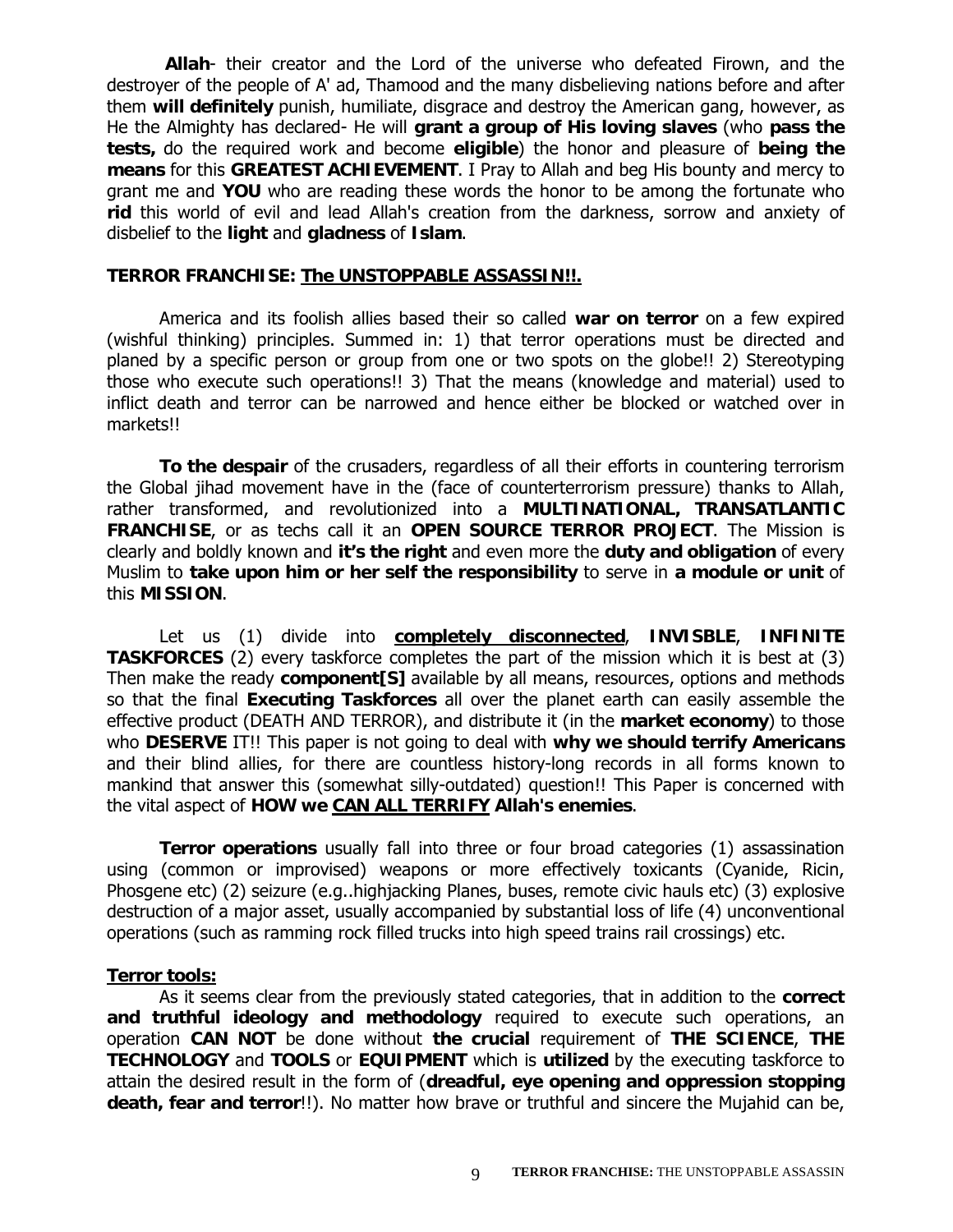he, she or they in addition to completing the **Sharia requirements** for victory such as (seeking Allah's pleasure alone, relying on him alone, hoping and expecting success from Him alone, humbleness, piety etc), they must also **fulfill the requirements** that go along with **the universal rules** and ways Allah has made this world work according to. **Terror tools**, after Allah's help were, are and will be the main source of achievement on both the conventional battle filed and the most vital **Transatlantic City terror** warfare. No wonder, Allah has ordered His slaves in Quran to give this **crucial necessity** the utmost attention as He the Al Mighty says in Suratul Anfal, verse 60:

(*And make ready against them all you can of power, including steeds of war (tanks, planes, explosives, missiles, artillery) to threaten the enemy of Allah and your enemy, and others besides whom, you may not know but whom Allah does know*. *And whatever you shall spend in the cause of Allah shall be repaid unto you, and you shall not be treated unjustly*) [8:60]

#### **Simple, but DEADLY:**

 Contrary to what the western media keeps on signing on their media, **Terror franchises** and **taskforces DO NOT** need neither nuclear bombs nor radio active material (even though it would be nice to have) to **achieve their goal** !! A few grams of Cyanide (easily manufactured and sold by the kilo in third world countries) or Ricin diluted in water and injected randomly in anything ingested on super markets shelves, picnics, restaurants etc, or a few kilos of sodium chlorate or any other oxidizer-grounded properly- and mixed in the right ratio with a reducer (according to Oxy-red mixtures rules<sup>3</sup>) and armed with shrapnel or for example a U-HALL truck filled with rocks and driven on high speed rail tracks crossings- all of the previous are just examples of what **multinational Terror Franchises** need to disseminate **NONSTOP**, **UNPREDICTED, INVISIBLE SUDDEN DEATH** even for one, two or a handful of VOTERS to **create the right atmosphere of terror and fear of the unknown** for them to **STOP** (the rat race for a while) and RETHINK (THE PROS AND CONS) of **their elected** governments' policies, alliances and actions!!

# **Techs Taskforce: Research and Documentation.**

This unit consists of those mentioned in the head of this paper. **YOU** have the **utmost vital part** to complete.

**Research** the needed information, there are many sources **to begin with** mostly found in the **literature and websites** of specific interests groups such as, rouge science, civil rights, hackers, knowledge freedom, hobbyists, Anarchist, Survivalists, alternative fuel-energy, **pyrotechnics**, invention Patents, video sites, anti government, DIY, How to, evil scientists, MIT fab-lab, (applied science, chemistry, etc), appropriate technology, information unlimited etc. As for chemical related material, a good approach is to see how this substance was produced when it was first discovered or invented, new industrial methods are based on energy efficiency, mass production and low cost, which does not matter to Terror Franchises, Producing **one kilo** of (**any oxidizer or toxicant**) a week for example is very much acceptable. Key aspects of concern to Terror Producers are improvising, small scale, onsite, starting martial based on consumer products, and home built or purchased apparatuses (even from another continent).

**Performing the procedures** :After the research is completed, the second **even more important part** is actually performing the procedures (synthesis, assembly etc) and

 <sup>3</sup> For example: any chlorate + motor oil (44:6) ratio also Hydrogen peroxide 70-80% + (honey or black pepper or flour etc) (4:1) ratio are very powerful explosive mixture…Look at shiekh abu khabbab's training manual for many other mixtures.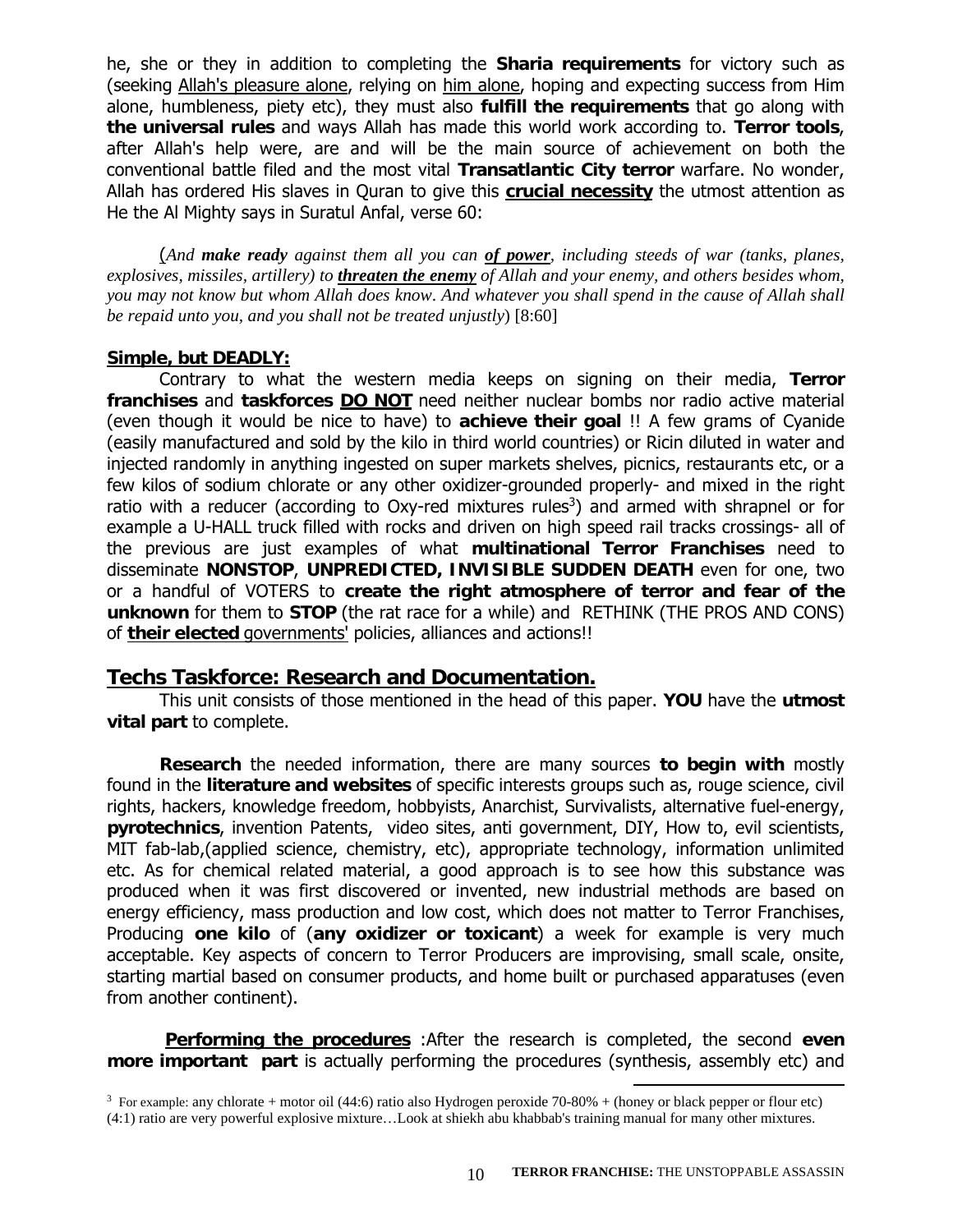explaining it in an easy(step by step, foolproof) practical manner on video (preferred) and-or PDF format document and any other media used in the civilian arena such as Flash, PowerPoint etc. Reviewing presentation skills' and watching already available instructionoriented material of the previously mentioned groups gives a good idea of the **best practices** to make use of while preparing such material such as **ALSO** mentioning alternatives from house hold and consumer products, car parts, garden, hardware, plumbing, building material, and every and anything around that can be brought or improvised **regardless** of the **original field** and purpose it is **used for.**

The information and tools needed are related to two main aspects of this war and a third one connected to it and serves its end results. These categories are (1) Defensive (2) Offensive (3) General development.

## Points to bear in mind:

1) You can undertake as much as you can from the following lists or even one of the topics listed is also **very beneficial**. The researcher should be careful of falling into hindering; achievement blocking traps such hesitation, procrastination, undermining oneself, **just do it**, begin the first line and the rest will just flow and you'll enjoy it. Trust me.

2) Not to consider any information not important or too obvious. What might be obvious to someone maybe is not to the other, and we are working here with an entire nation and generations to come. Allah willing.

2) Include a lot of illustrations, pictures, sources, etc. Try to be persuasive and encouraging.

3) While video recording a mask can be weared, voice changed etc.

4) If for some reason (hopefully not) the research wouldn't be followed up with the actual explained application, then at least the research should be suitably propagated, so it could be built upon and completed by others.

5) No doubt there is going to be a lot of effort, money and time put in **this crucial work of Jihad**, however, there needs to be **also great** effort in making sure that the information is disseminated to all Terror Franchises and Taskforces **Globally**. **Anonymously**, upload your (long waited for) work to web sharing sites, Jihadi discussion forums, and send emails advertising about the material and request effort be made to get the info to the right hands or you can even send the info (on DVD) by mail to someone you think would get it to where it needs to go.

6) If the whole project takes a lot of time, maybe it is better to make it into parts and upload it one after the other as soon as one is ready. At the end, maybe the whole project can be uploaded all in one piece again.

**Offensive tools:** I am going to begin with this topic because I think it is the most important part in our mission: Many operations failed in the preparation stage primarily because the tools were not available in a secured and easy way. Working on **making Terror tools available to all**, Allah willing, no doubt increases exponentially the number of those willing to **execute operations globally** .The needed information is arranged according to its importance:

**Explosions:** Immediately needed

- 1) Preparation, synthesis of (Oxidizers) especially substances in **class 3** as categorized by the NFPA (look at the provided files in the terror franchise folder).
- 2) Hydrogen peroxide via fuel cell, electrolysis of an aqueous solution of sulfuric acid or other compounds. Or electrochemical reduction of Oxygen using [gas diffusion electrode …what is this?] or [packed bed electrode…what is this?]…or absolutely any other option. And best way to raise its concentration to 35-80%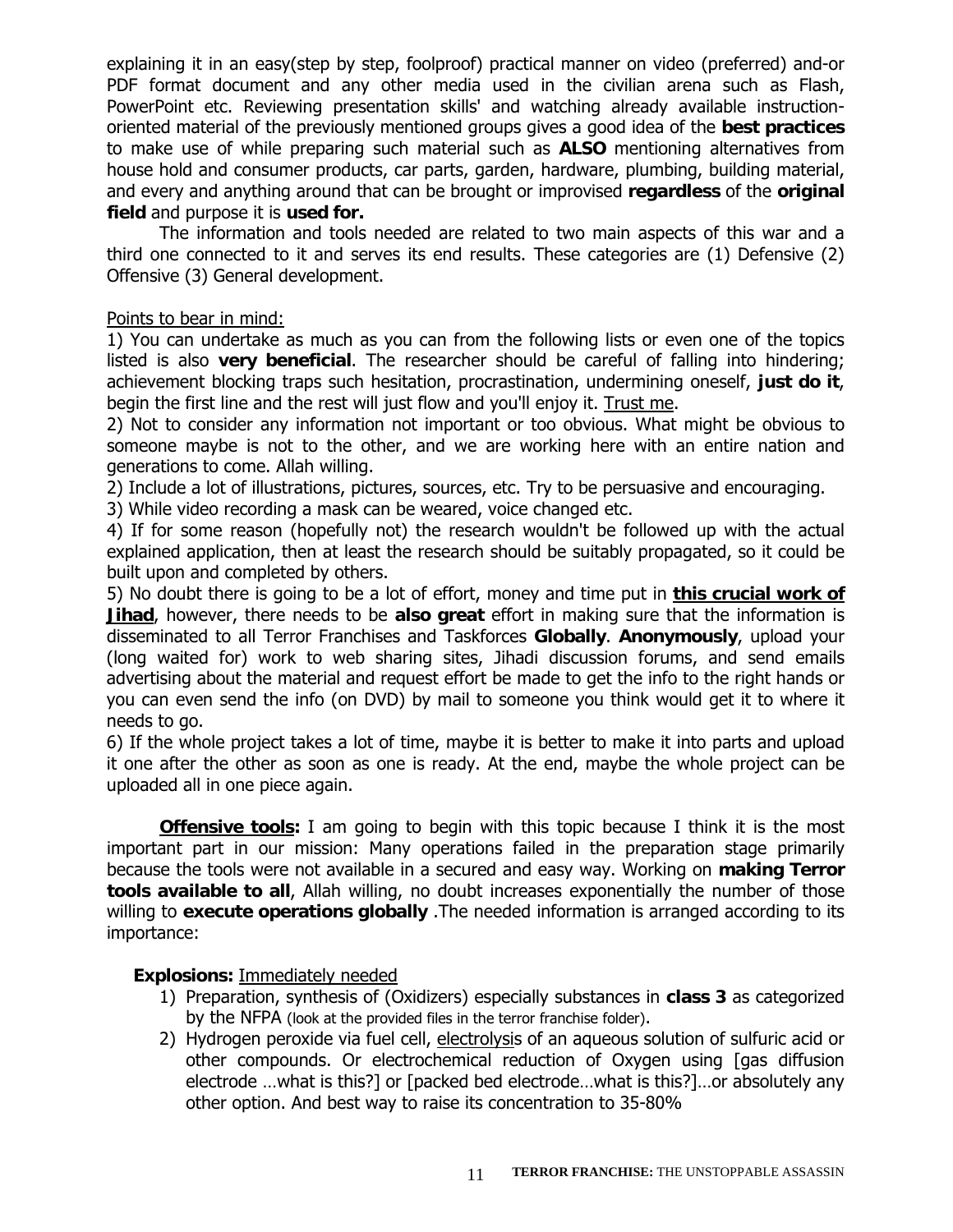- 3) Producing Hydrogen (Via water electrolysis or whatever is best) for either usage in fuel cell? Or in a (downscaled *anthraquinone-what is this- process*).
- 4) Utilizing apparatuses such Ozone Generators, electrical arc, furnaces, electrochemical cells etc in the production of Oxidizers or its starting material such as sulfuric cid for electrolysis.
- 5) (k,Na) Chlorate, Chlorite, perchlorate, manufacturing on a small scale.
- 6) 65% calcium hypochlorite production via hydroxide and chlorine or other.
- 7) Chlorine production and storage for hypochlorite etc.
- 8) The effectiveness of any of the other peroxides, oxides, chromates or any Nonnirate oxy. (Look at the **Pyrotechnic composition** file, and **Detect** file in **terror tools** folder).
- 9) Synthesis of Sodium, Potassium or other (elements Ca etc, substances) that **react explosively** with **water** or to be burnt (Oxidized) in air (simple-how) into peroxides and either used directly with a reducer (How-which)? Or reacted with (water or diluted sulfuric acid?) to form hydrogen peroxide.
- 10)New options for primary explosives (used in detonators).
- 11)Production of Carbides, for acetylene, how to explode?
- 12)Production of Oxygen, storage how to best utilize?
- 13)Nitric Acid via Ozonator or other procedure. And raising its concentration to anhydrous form.
- 14)Small scale improvised mechanical nitration of (hexamine, etc to rdx, petn) including temperature control options etc. also Bachmann process.
- 15)Other alternatives for Acetone as a RDX solvent.
- 16)Producing lead dioxide plates (lead is available in (lead acid) batteries' plates) etc to be used either as an oxidizer (if it works) or as anodes in electrolysis.
- 17)Producing iron oxides (rust) utilizing it as an oxidizer? Other than thermites?
- 18)Fuel air explosions (Butane, methane, benzene) sprayed in air? gas leaks?
- 19) HHO bombs, gases from water Hydrogen, Oxygen… explode through ignition?
- 20)Sulfates as oxidizer (How?) examples.
- 21)Hydrogen producing reactions (caustic soda or hydrochloric acid + metals (zinc or aluminum) how powerful if contained in sealed containers.
- 22) Water based, and solvent based binders, Plasticizer for powdered material.
- 23) A Non liquid (solid or jelly) mixture using the great 70%Hydrogen peroxide oxidizer.
- 24) Any other option (energetic compounds, devices etc) to create a kinetic **MOVING FORCE**, with enormous heat, eye opening massive glow, and deafening; brain awaking loud noise.

## **Toxicants**: Immediately needed

- 1) Actual improvised production and testing of Cyanides, Ricin.(immediately needed)
- 2) Preparation and testing (rabbits is ok) of any lethal (delayed and immediate) ingested toxicants.
- 3) On Camera production of any of war gases (Phosgene, VX, etc)..Look at NbK file and scientific principles of improvised home warfare. (onsite production apparatus also).
- 4) Actual production and testing of Biological toxicants (Anthrax, Botulism, clostridium, endotoxins, Exotoxins etc)
- 5) Production of (HCl) or whatever is needed in the production of toxicants.
- 6) Any other options that can be used as toxicant ….plants, etc…detailed, local names pictures, incidents, cultivation…Insects…etc…read scientific principles of improvised home warfare volume 2, 5, 6.
- 7) Bacteria based weapons….how? detail. Any other practical options.
- 8) Airborne substance that when sprayed in small quantity or mixed (tablet form) with water, tranquilizes the entire inhabitants of a hall or plane. And its antidote.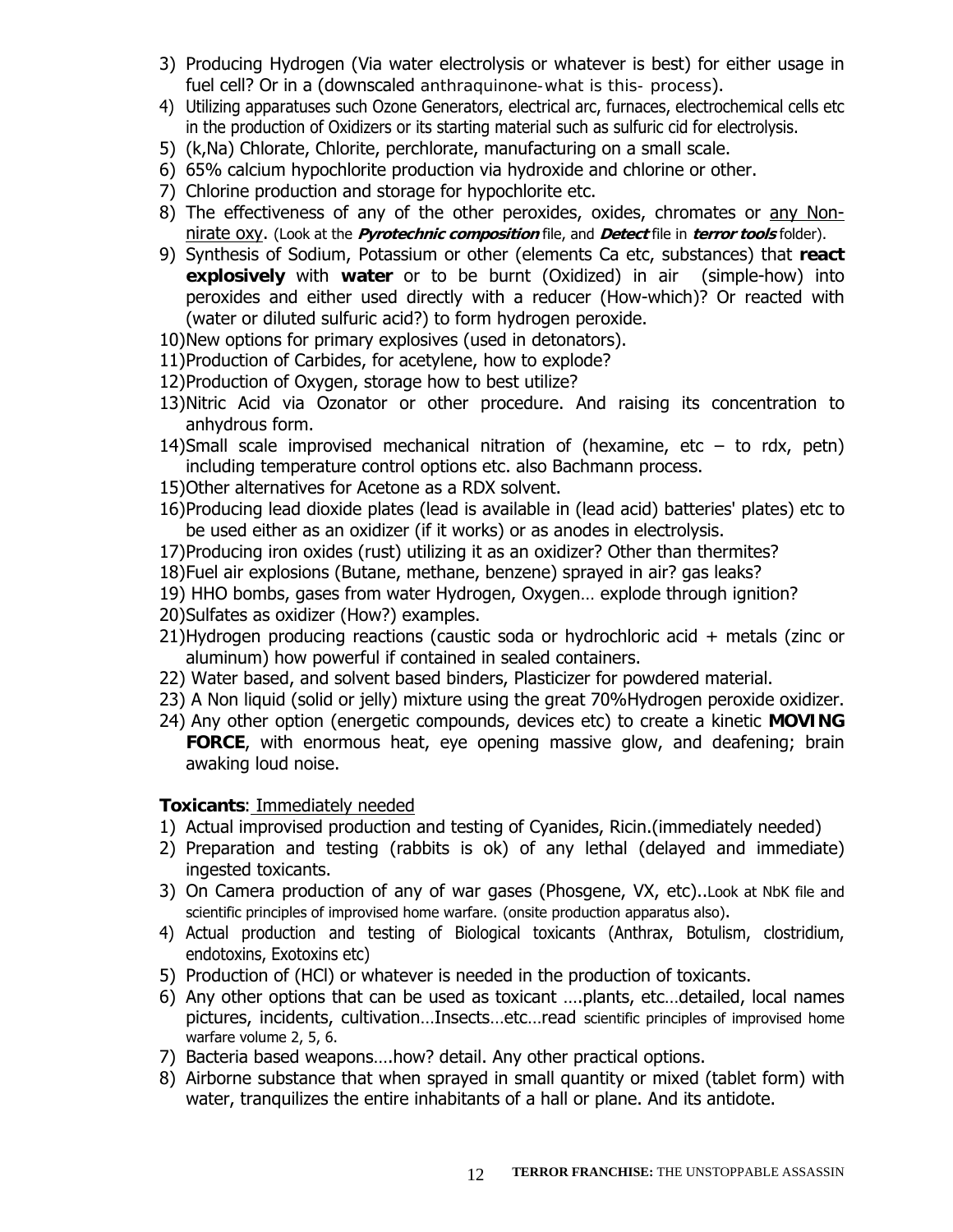**Rocketry:** Flying death.

1) Step by step manufacture of improvised rockets, including propellant, Fixed and erectable fins etc.

- 2) 90% H2O2 propelled rockets system, tanks, pumps, catalyst.
- 3) Simple improvised **inertia switch** for after flight switching of timer in rockets.
- 4) Improvised home made mortar, grenade launcher, rocket launcher, etc.

## **Electronics oriented:**

- 1) Remote switching options: simple 2-5watt radio frequency based remotes. Fm, Am etc. even better PLL controlled. Digital code options. etc…anti jamming procedures.
- 2) Utilizing light frequencies in high power (laser, IR, etc) modulated or not transmitters and sensors to switch on, off circuits in the 1500 meter range, in daylight.
- 3) Utilizing ultrasound, infra sound etc through strobes in the ground or air etc for remote switching.(un-jammable options)
- 4) **Most importantly** devises to disable, incapacitate or destroy enemy electronic devises, sensors, equipments, communication etc. Stingray?
- 5) Ultra sonic *(Acoustical)* phasor, Pain generating incapacitating (Non lethal-or lethal) devises.
- 6) 5-15 watt FM (88-102 MHz) transmitters for radio transmission of Dawa and anti kufr messages. Step by step assembly and tuning.
- 7) Options for generating electrical energy, and fuels for vehicles in all situations.
- 8) (Vibration, magnetic (metal), sound etc) activated switches (circuits). And any improvised booby trap, tripping methods etc. (triggering IEDs) etc.
- 9) Utilizing HHO electrically produced gas mixture for projectile propulsion.
- 10)Any idea about utilizing any common appliance, thing etc in an uncommon manner, with some tweaking.
- 11)Passive systems for detecting plane positions in the air, and auto aiming of weapons (launcher) accordingly.

# **Mechanical oriented:**

- 1) A six by six inch launching pad, utilizes gears, pistons and motors etc to move 360 degrees on the horizontal axis and maybe 90 degrees on the vertical axis, something that looks like a ground-tennis ball thrower. Operated remotely either with wire or wireless. On this pad we can either fit multiple rocket launchers or any other weapon with a camera, to be able to aim the weapon (remotely) on helicopters, UAVs, military convoys etc.
- 2) Non explosive (mechanical based) throwers for projectiles such as crossbow, leaf and motor operated slingers.
- 3) Options for mechanical **timers** (triggering, security) (gear system etc).
- 4) Propeller driven gliders, for flying Fidais and Istishadis..into their forts and compounds.
- 5) (Universal) Scopes for artillery, horizontal increments of 60 and every one devided to a hundred, 360 degrees divided to 60 minutes and every minute into 100 seconds. Vertical 90 degrees divided to 15 minutes and each 100 seconds. Mills scope

## **Documents Forging:** Pass to anywhere**.**

- 1) Information and methods of improvised security printing forging.
- 2) Monogram production, chip cloning, picture changing, info erasing on both water based and regular new type passports.
- 3) Other methods and skills to produce whatever security documents governments produce. Passport, certificate, license, passes, etc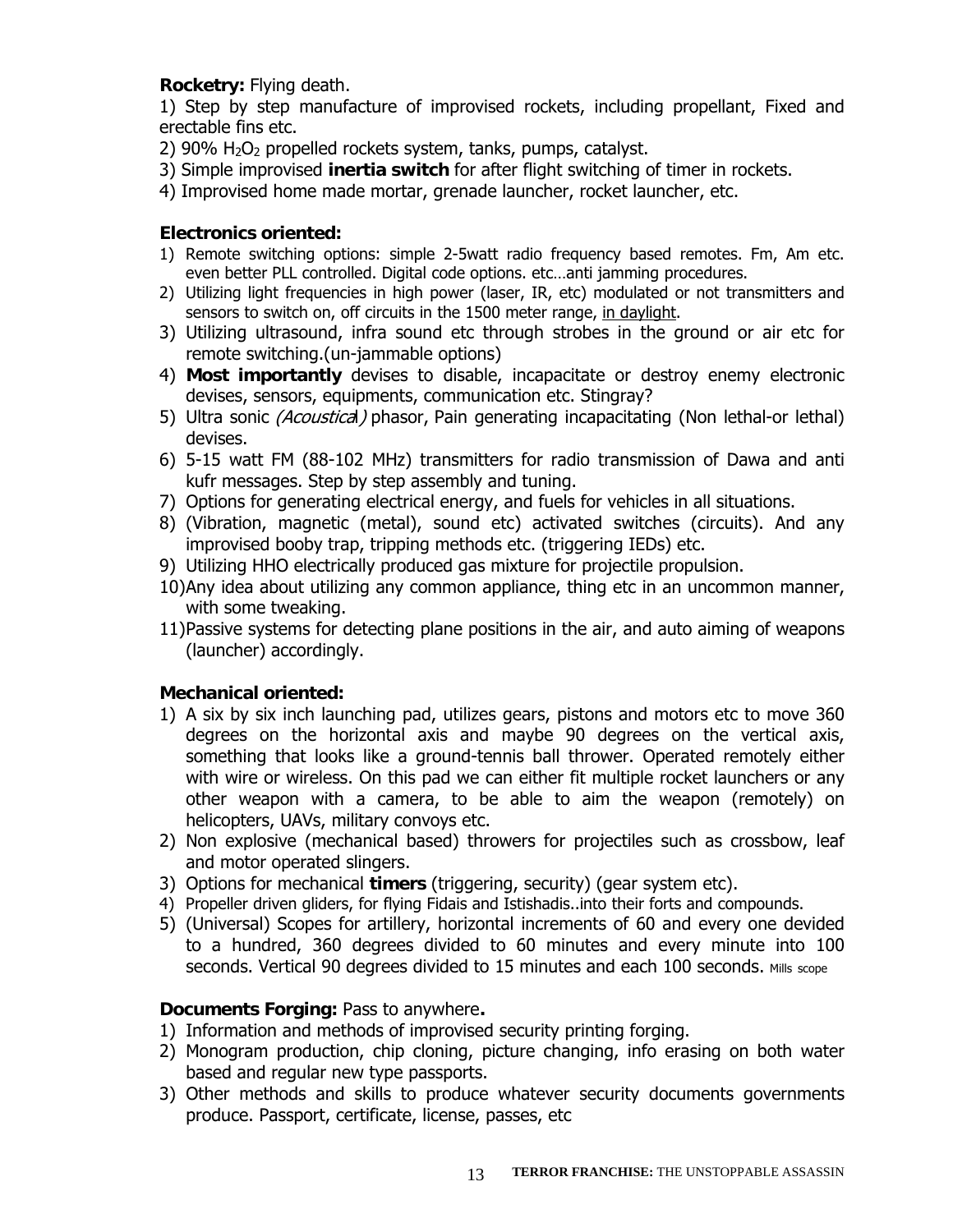- 4) Available and prospect smuggling roots and methods.
- 5) Information on America and Europe's borders and its weaknesses.

**Additional related Info:** Big goals need BIG teamwork.

- 1) **Camouflage**: manufacture of artificial rocks, camouflage for IEDs, and makeup science for changing appearance.
- 2) **Molds, casts**: making molds for pourable material, molding shoe soles, statues.
- 3) Any ideas for hiding or better integrating mixtures into consumer products manufacture.
- 4) **Any and every idea that exposes weaknesses** in the west and how to exploit it.
- 5) Small scale manufacturing process of everything humans use. Machining, casting, molding, pressing, forging, finishing, bending…processes...pro...?
- 6) Any beneficial info applied to life, alternatives in energy, medicine, innovation, mechanics, communication, weaponry, etc…

**Defense Tools:** Primarily, research is needed in the **crucial field** of the methods and technology deployed by the party of Satan against the Mujahideen on **the battle field** and in **the city**, then completed by the research and documentation of the measures and tools to counter such enemy tactics, For example.

- 1) Laser detection and jamming
- 2) IR detection (wide range).

3) Invisible ink, color (used by the enemy for target designation. How to detect it?

4) Detection and jamming of satellite communication. Used by spies and to remotely control UAV, and transmit video footage.

5) Mobile and communication scanning and positioning (triangular etc) counter measures.

- 6) Utilization of HF etc Transceivers in transatlantic sound and data communication.
- 7) Applicable Hacking, phreaking etc skills for ground line, mobile, internet, wireless etc

and utilization in secured communication and other useful (non-regulated!) activities.

8) Utilizing Tesla coil, plasma devises in jamming laser guided missile?

## **Media, Propaganda Task force**: One for EVERY one.

Remember Allah says: "And incite the believers", and Prophet Muhammad peace be upon Him says: "Fight the polytheists with your wealth, your hands and **your tongues**". And He said to Omar al Farooq" I swear by in whose hand is my soul **his words** (Ibn Rawaha's) is even **more hurting** on the disbelievers than the strikes and blows of arrows!!

This unit consists of mostly computer and internet savvy people. The Motto "1 for EVERY one" means that the main mission of this unit is to (Anonymously) send at least one message (text, voice, video etc) to every Kafir (non believer on the globe. (especially in America and NATO alliance countries) and send the same to every Muslim on this globe via the net, mobiles even bulk mail and flyer and street stands-as applicable- (why not) etc. Some ideas…

- 1) It is all about wining attention!
- 2) Utilize the same methods used by **massive** marketing and spam campaigns.
- 3) Social sites, blogs, etc twitter, face book, my space etc All and every, influential persons and groups…learn from marketing firms, same method…different message!
- 4) Customize the message to the *language* and *norms* of every country being sent to.
- 5) The message could be one line for the Kafir's for example: *Do you want be saved* from the coming sep/11? Link to already prepared material Bow Bregdal's video, Adams messages Siddeq Khan's message and all His brothers.